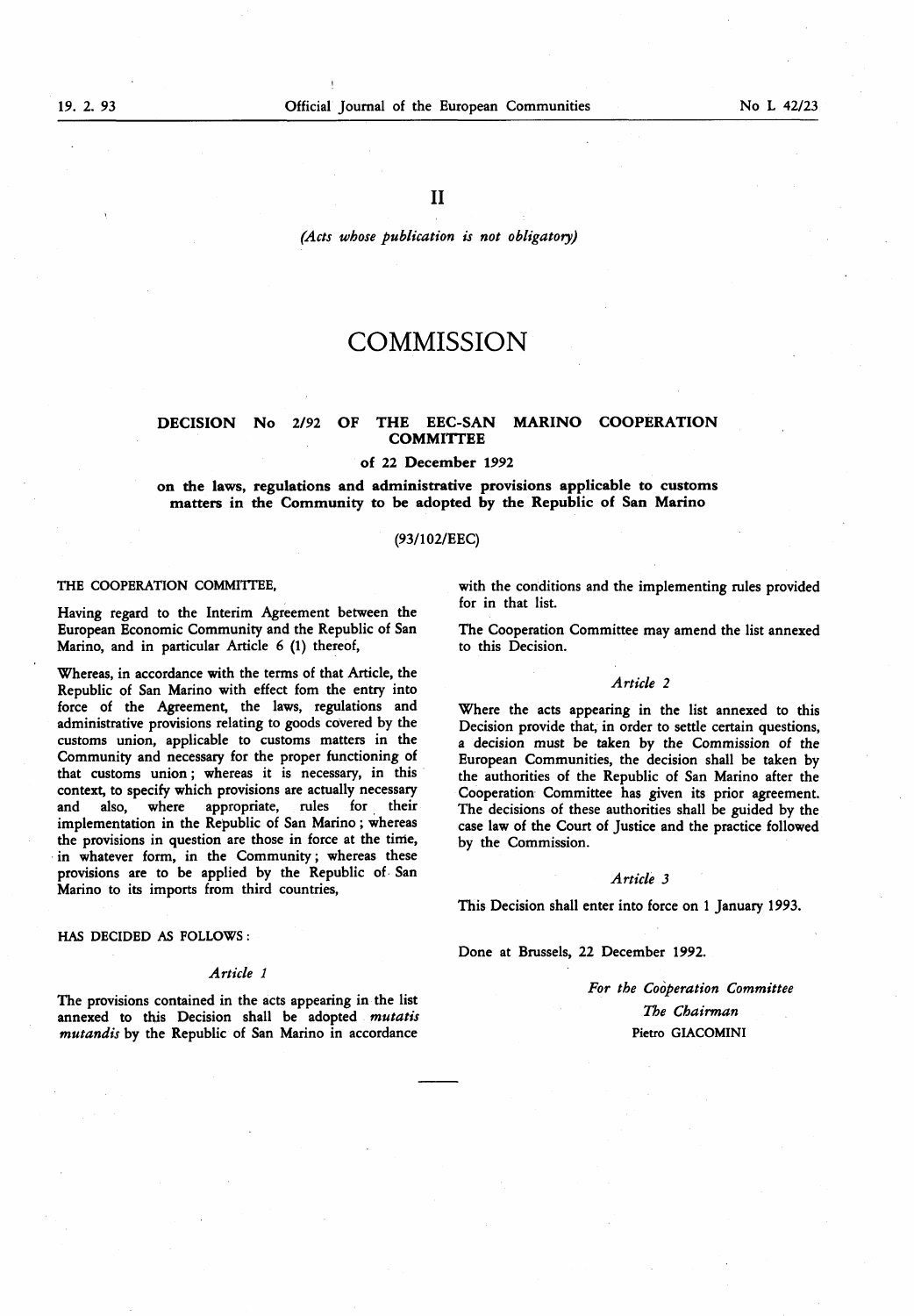# ANNEX

# LIST OF CUSTOMS PROVISIONS REFERRED TO IN ARTICLE 6 (1) OF THE EEC-SAN MARINO AGREEMENT

#### I. Goods entering or leaving

- <sup>1</sup> . Council Regulation (EEC) No 4151 /88 of <sup>21</sup> December 1988 laying down the provisions applicable to goods brought into the customs territory of the Community (OJ No L 367, 31 . 12. 1988, p. <sup>1</sup> ).
- 2. Council Regulation (EEC) No 3632/85 of 12 December 1985 defining the conditions under which a person may be permitted to make a customs declaration (OJ No L 350, 27. 12. 1985, p. 1).

### II. Release for free circulation

- <sup>1</sup> . Council Directive 79/695/EEC of 24 July 1979 on the harmonization of procedures for the release of goods for free circulation (OJ No <sup>L</sup> 205, 13. <sup>8</sup> . 1979, p. 19), as last amended by Directive 90/504/EEC (OJ No L 281, 12. 10. 1990, p. 28).
- 2. Commission Directive 82/57/EEC of 17 December 1981 laying down certain provisions for implementing Council Directive 79/695/EEC on the harmonization of procedures for the release of goods for free circulation (OJ No L 28, 5. 2. 1982, p. 38), as last amended by Directive 83/371 /EEC (OJ No L 204, 28. 7. 1983, p. 63).

#### III. Customs obligation

- 1. Council Regulation (EEC) No 2144/87 of 13 July 1987 on customs debt (OJ No L 201, 22. 7. 1987, p. 15), as last amended by Regulation (EEC) No 4108/88 (OJ No L 361 , 29. 12. 1988, p. 2).
- 2. Commission Regulation (EEC) No 597/89 of <sup>8</sup> March 1989 laying down certain provisions for implementing Council Regulation (EEC) No 2144/87 on customs debt (OJ No L 65, 9. 3. 1989, p. 11).
- 3. Council Regulation (EEC) No 1031 /88 of 18 April 1988 determining the persons liable for payment of a customs debt (OJ No L 102, <sup>21</sup> . 4. 1988, p. 5), as last amended by Regulation (EEC) No 1716/90 (OJ No L 160, 26. 6. 1990, p. 6).
- 4. Council Regulation (EEC) No 1430/79 of 2 July 1979 on the repayment or remission of import or export duties (OJ No L 175, 12. 7. 1979, p. <sup>1</sup> ), as last amended by Regulation (EEC) No 1854/89 (OJ No L 186, 30. 6. 1989, p. 1).
- 5. Commission Regulation (EEC) No 1574/80 of 20 June 1980 laying down provisions for the implementation of Articles 16 and 17 of Council Regulation (EEC) No 1430/79 on the repayment or remission of import or export duties (OJ No L 161, 26. 6. 1980, p. 3).
- 6. Commission Regulation (EEC) No 3040/83 of 28 October 1983 laying down provisions for the implementation of Articles 2 and 14 of Council Regulation (EEC) No 1430/79 on the repayment or remission of import or export duties (OJ No L 297, 29. 10. 1983, p. 13).
- 7. Commission Regulation (EEC) No 3799/86 of <sup>12</sup> December 1986 laying down provisions for the implementation of Articles 4a, 6a, 11a and 13 of Council Regulation (EEC) No 1430/79 on the repayment or remission of import or export duties (OJ No L 352, 13. 12. 1986, p. 19).

The exchange of information provided for in Article 6 to 10 shall take place between the Republic of San Marino and the Commission via the Cooperation Committee set up by the Agreement.

<sup>8</sup> . Council Regulation (EEC) No 1697/79 of 27 July 1979 on the post-clearance recovery of import duties or export duties which have not been required of the persons liable for payment on goods entered for a customs procedure involving the obligation to pay such duties (OJ No L 197, 3. 8. 1979, p. <sup>1</sup> ), as last amended by Regulation (EEC) No 918/83 (OJ No L 105, 23. 4. 1983, p. 1).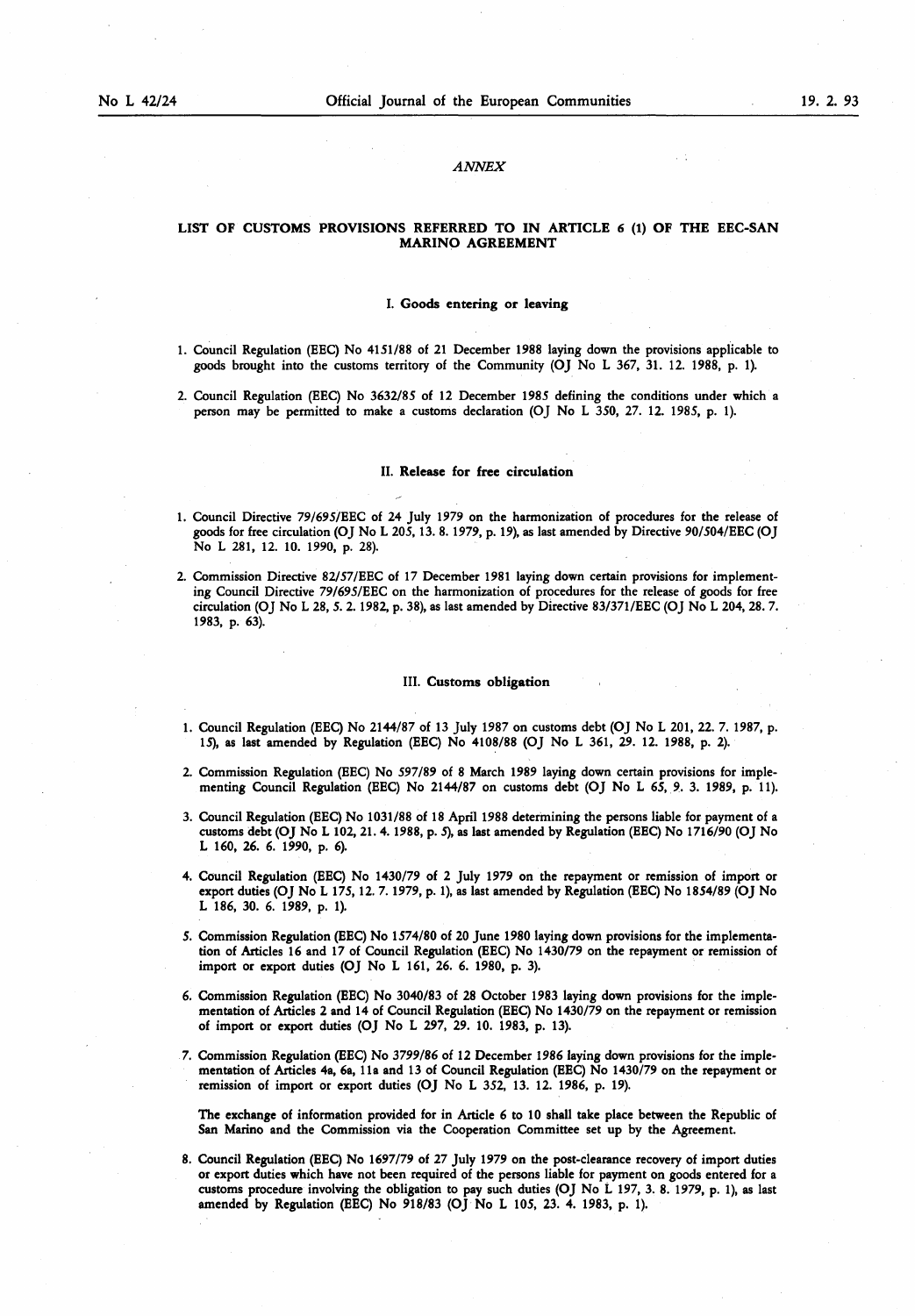9. Commission Regulation (EEC) No 2380/89 of 2 August 1989 laying down provisions for the implementation of Article 5 (2) of Council Regulation (EEC) No 1697/79 on the post-clearance recovery of import duties or export duties which have not been required of a person liable for payment on goods entered for a customs procedure involving the obligation to pay such duties (OJ No <sup>L</sup> 225, 3. <sup>8</sup> . 1989, p. 30).

The exchange of information provided for in Articles 3 to 8 shall take place between the Republic of San Marino and the Commission via the Cooperation Committee set up by the Agreement.

- 10. Council Regulation (EEC) No 4046/89 of <sup>21</sup> December 1989 on the security to be given to ensure payment of a customs debt (OJ No L 388, 30. 12. 1989, p. 24).
- <sup>11</sup> . Commission Regulation (EEC) No 3716/90 of <sup>19</sup> December 1990 laying down provisions for the implementation of Council Regulation (EEC) No 4046/89 on the security to be given to ensure payment of a customs debt (OJ No L 358, 21. 12. 1990, p. 48).
- 12. Council Regulation (EEC) No 1854/89 of 14 June 1989 on the entry in the accounts and terms of payment of the amounts of the import duties or export duties resulting from a customs debt (OJ No L 186, 30. 6. 1989, p. 1).
- 13. Council Regulation (EEC) No 3842/86 of <sup>1</sup> December 1986 laying down measures to prohibit the release for free circulation of counterfeit goods (OJ No L 357, 18 . 12. 1986, p. <sup>1</sup> ).
- 14. Commission Regulation (EEC) No 3077/87 of 14 October 1987 laying down provisions for the implementation of Council Regulation (EEC) No 3842/86 laying down measures to prohibit the release for free circulation of counterfeit goods (OJ No L 291, 15. 10. 1987, p. 19).
- 15. Commission Regulation (EEC) No 2164/91 of 23 July <sup>1991</sup> laying down provisions for the implementation of Article 5 (2) of Council Regulation (EEC) No 1697/79 (OJ No L 201, 29. 7. 1991, p. 16).

#### IV. Valuation of goods for customs purposes

- <sup>1</sup> . Council Regulation (EEC) No 1224/80 of 28 May 1980 on the valuation of goods for customs purposes (OJ No L 134, 31 . 5. 1980, p. <sup>1</sup> ), as last amended by Regulation (EEC) No 4046/89 (OJ No L 388, 30. 12. 1989, p. 24).
- 2. Commission Regulation (EEC) No 1494/80 of <sup>11</sup> June 1980 on interpretive and generally accepted accounting principles for the purposes of customs value (OJ No L 154, 21 . 6. 1980, p. 3).
- 3. Commission Regulation (EEC) No 1495/80 of <sup>11</sup> June 1980 implementing certain provisions of Council Regulation (EEC) No 1224/80 on the evaluation of goods for customs purposes (OJ No L 154, <sup>21</sup> . 6. 1980, p. 14), as last amended by Regulation (EEC) No 558/91 (OJ No L 62, 8. 3 . 1991 , p. 24).
- 4. Commission Regulation (EEC) No 1496/80 of <sup>11</sup> June 1980 on the declaration of particulars relating to customs value and on documents to be furnished (OJ No L 154, 21 . 6. 1980, p. 16), as last amended by Regulation (EEC) No 3272/88 (OJ No L 291, 25. 10. 1988, p. 49).
- 5. Commission Regulation (EEC) No 3177/80 of 5 December 1980 on the place of introduction to be taken into consideration in applying Article 14 (2) of Council Regulation (EEC) No 1224/80 on the valuation of goods for customs purposes (OJ No L 335, 12. 12. 1980, p. <sup>1</sup> ), as last amended by Regulation (EEC) No 2779/90 (OJ No L 267, 29. 9. 1990, p. 36).
- 6. Commission Regulation (EEC) No 3179/80 of 5 December 1980 on postal charges to be taken into consideration when determining the customs value of goods sent by post (OJ No L 335, 12. 12. 1990, p. 62), as last amended by Regulation (EEC) No 1264/90 (OJ No <sup>L</sup> 124, 15. 5. 1990, p. 32).
- 7. Commission Regulation (EEC) No 3158/83 of 9 November 1983 on the incidence of royalties and licence fees in customs value (OJ No L 309, 10. 11 . 1983, p. 19).
- <sup>8</sup> . Commission Regulation (EEC) No 3579/85 of 16 December 1985 on air transport costs to be included in customs value (OJ No L 347, 23. 12. 1985, p. 2), as last amended by Regulation (EEC) No 2839/90 (OJ No L 273, 3. 10. 1990, p. 1).
- 9. Commission Regulation (EEC) No 1766/85 of 27 June 1985 on the rates of exchange to be used in the determination of customs value (OJ No L 168, 28. 6. 1985, p. 21 ), as last amended by Regulation (EEC) No 593/91 (OJ No L 66, 13. 3. 1991, p. 14).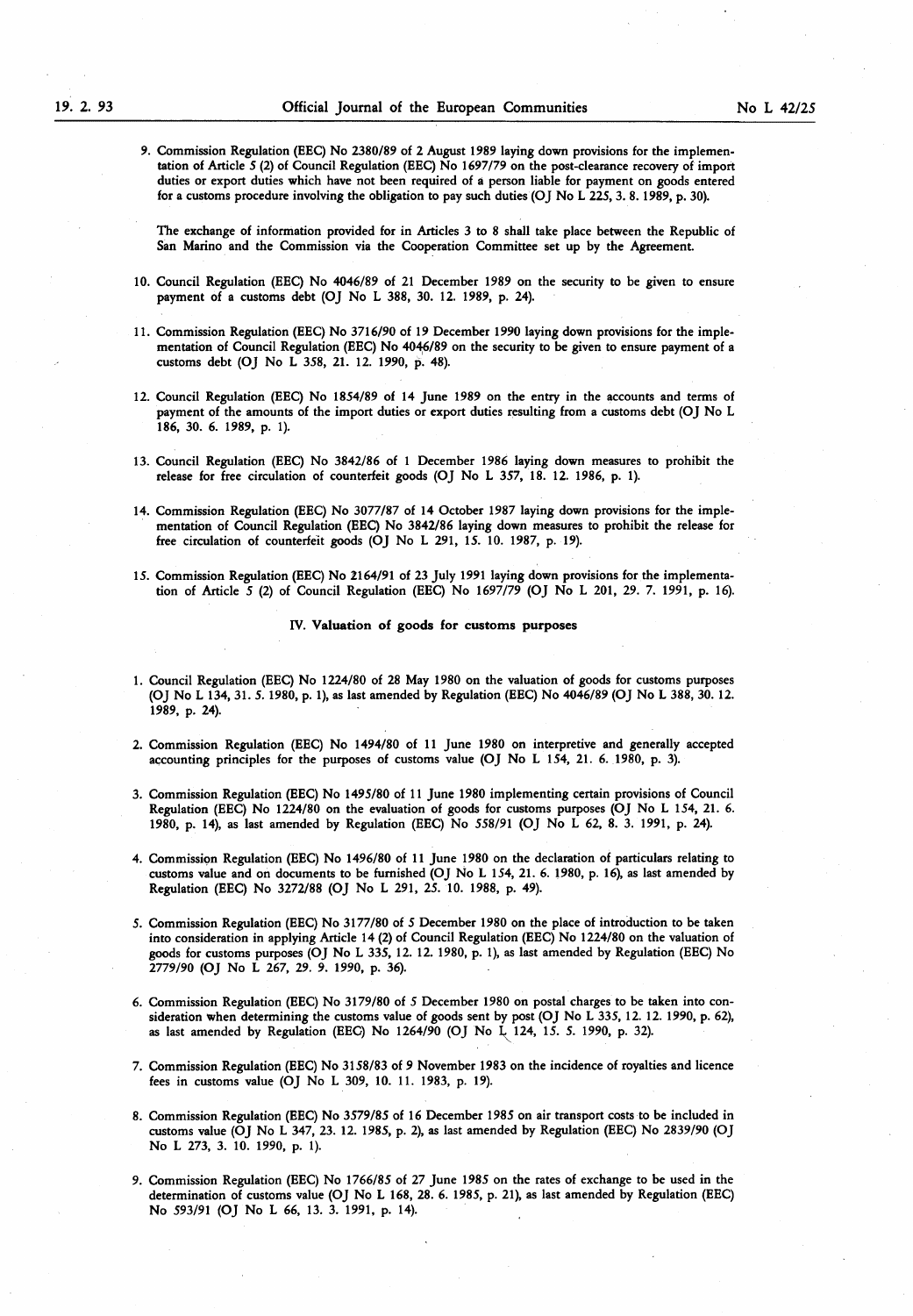#### V. Customs procedures with economic impact

#### Temporary importation arrangements

- 1. Council Regulation (EEC) No 3599/82 of 21 December 1982 on temporary importation arrangements (OJ No L 376, 31. 12. 1982, p. 1).
- 2. Commission Regulation (EEC) No <sup>1751</sup> /84 of <sup>13</sup> June 1984 laying down certain provisions for the application of Council Regulation (EEC) No 3599/82 on temporary importation arrangements (OJ No L 171, 29. 6. 1984, p. <sup>1</sup> ), as last amended by Regulation (EEC) No 1516/89 (OJ No L 148, <sup>1</sup> . 6. 1989, p. 50).
- 3. Council Regulation (EEC) No 3312/89 of 30 October 1989 on the temporary import of containers (OJ No L 321, 4. 11. 1989, p. 5).
- 4. Commission Regulation (EEC) No 4027/88 of <sup>21</sup> December 1988 laying down provisions for the temporary importation of containers (OJ No L 355, 23. 12. 1988, p. 22), as last amended by Regulation (EEC) No 3348/89 (OJ No L 323, 8. <sup>11</sup> . 1989, p. 17). <sup>I</sup>
- 5. Council Regulation (EEC) No 1855/89 of 14 June 1989 on the temporary importation of means of transport (OJ No L 186, 30. 6. 1989, p. 8).
- 6. Commission Regulation (EEC) No 2249/91 of 25 July 1991 laying down provisions for the implementation of Council Regulation (EEC) No 1855/89 on the temporary importation of means of transport (OJ No L 204, 27. 7. 1991, p. 31).

#### Inward processing arrangements

- <sup>1</sup> . Council Regulation (EEC) No 1999/85 of 16 July 1985 on inward processing relief arrangements (OJ No L 188, 20. 7. 1985, p. 1).
- 2. Commission Regulation (EEC) No 2228/91 of 26 June 1991 laying down provisions for the implementation of Regulation (EEC) No 1999/85 on inward processing relief arrangements (OJ No L 210, <sup>31</sup> . 7. <sup>1991</sup> , p. <sup>1</sup> ), as last amended by Regulation (EEC) No 1196/92 (OJ No <sup>L</sup> 124, 9. 5. 1992, p. 24).

#### Outward processing arrangements

- <sup>1</sup> . Council Regulation (EEC) No 2473/86 of 24 July 1986 on outward processing relief arrangements and the standard exchange system (OJ No L 212, 2. 8. 1986, p. 1).
- 2. Commission Regulation (EEC) No 2458/87 of <sup>31</sup> July 1987 laying down provisions for the implementation of Council Regulation 2473/86 on outward processing relief arrangements and the standard exchange system (OJ No <sup>L</sup> 230, 17. 8. 1987, p. <sup>1</sup> ), as last amended by Regulation (EEC) No 3185/90 (OJ No <sup>L</sup> 304, 1. 11. 1990, p. 83).
- 3. Council Regulation (EEC) No 1970/88 of 30 June 1988 concerning triangular traffic under the outward processing relief arrangements and the standard exchange system (OJ No L 174, 6. 7. 1988, p. 1).

#### Processing under customs control

- <sup>1</sup> . Council Regulation (EEC) No 2763/83 of 26 September 1983 on arrangements permitting goods to be processed under customs control before being put into free circulation (OJ No L 272, 5. 10. 1983, p. <sup>1</sup> ), as last amended by Regulation (EEC) No 720/91 (OJ No L 78, 26. 3. 1991, p. 9).
- 2. Commission Regulation (EEC) No 3548/84 of 17 December 1984 laying down certain provisions for the application of Regulation (EEC) No 2763/83 on arrangements permitting goods to be processed under customs control before being put into free circulation (OJ No L 331 , 19. 12. 1984, p. 5), as last amended by Regulation (EEC) No 2361/87 (OJ No L 215, 3. 8. 1987, p. 9).
- 3. Commission Regulation (EEC) No 3717/91 of 18 December 1991 drawing up the list of goods which may benefit from the arrangements permitting goods to be processed under customs control before being put into free circulation (OJ No L 351, 20. 12. 1991, p. 23).

#### Customs wearehouses

- 1. Council Regulation (EEC) No 2503/88 of 25 July 1988 on customs warehouses (OJ No L 225, 15. 8. 1988, p. 1).
- 2. Commission Regulation (EEC) No 2561 /90 of 30 July 1990 laying down provisions for the implementation of Council Regulation (EEC) No 2503/88 on customs warehouses (OJ No L 246, 10. 9. 1990, p. 1), as last amended by Regulation (EEC) No 2485/91 (OJ No L 228, 17. 8. 1991, p. 34.)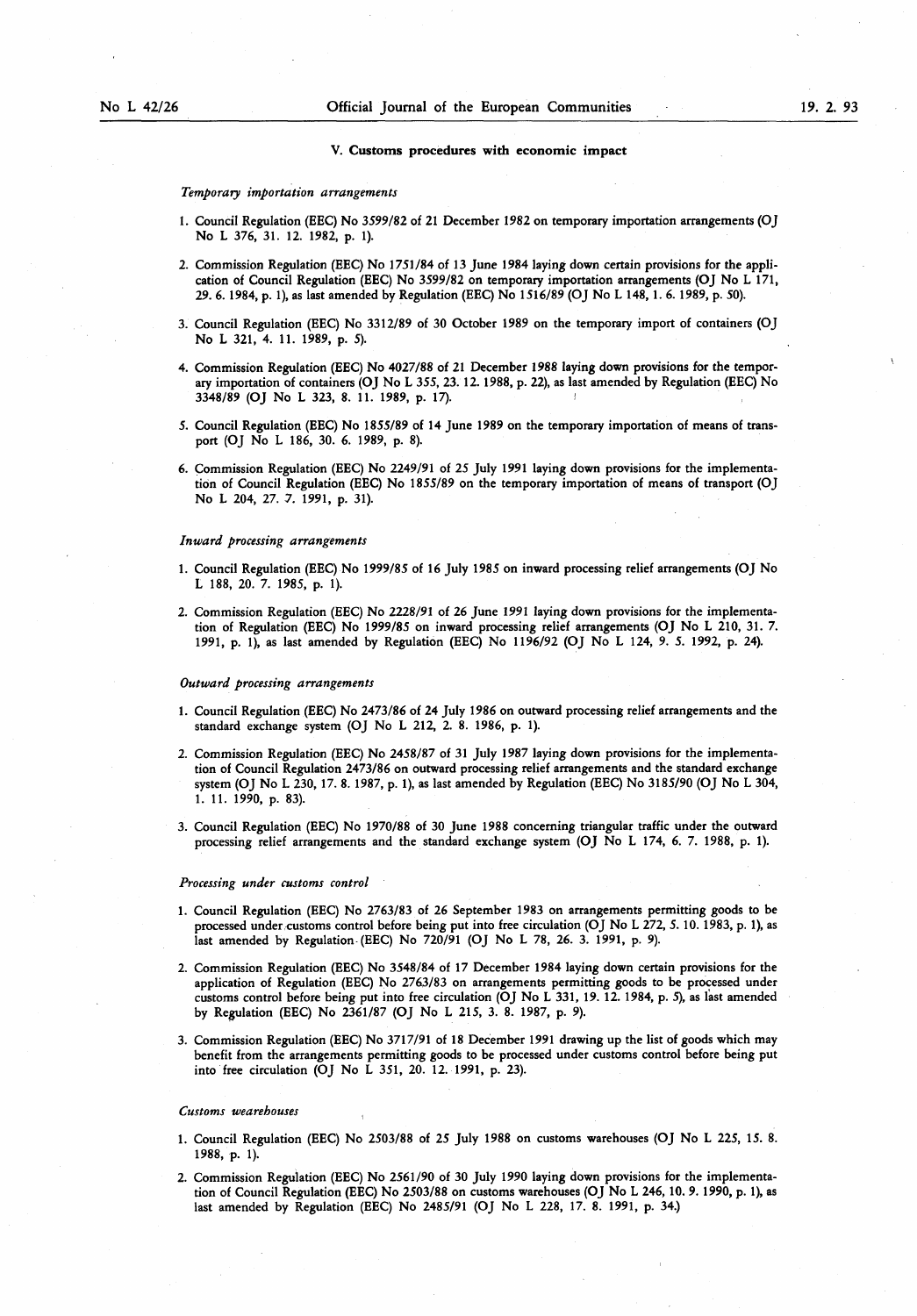#### Free zones

- <sup>1</sup> . Council Regulation (EEC) No 2504/88 of 25 July 1988 on free zones and free warehouses (OJ No L 225, 15. <sup>8</sup> . 1988, p. 8), as last amended by Regulation (EEC) No 1604/92 (OJ No L 173, 27. 6. 1992, p. 30).
- 2. Commission Regulation (EEC) No 2S62/90 of 30 July 1990 laying down provisions for the implementation of Regulation (EEC) No 2504/88 on free zones and free warehouses (OJ No L 246, 10. 9. 1990, p. 33), as last amended by Regulation (EEC) No 2485/91 (OJ No L 228, 17. 8. 1991, p. 34).

## **Other**

- <sup>1</sup> . Commission Regulation (EEC) No 1656/91 of 13 June 1991 laying down special provisions applicable to certain types of inward processing operation or processing under customs control (OJ No L 151, 15. 6. 1991, p. 39).
- 2. Council Regulation (EEC) No 3787/86 of <sup>11</sup> December 1986 on the annulment or revocation of authorizations issued under certain customs procedures with economic impact (OJ No L 350, 12. 12. 1986, p. 14).

#### Implementing rules

- <sup>1</sup> . For the purposes of customs procedures with economic impact, the Member Statesof the Community and the Republic of San Marino are considered to be a single customs territory, comprising the customs territory of the Community and defined in Council Regulation (EEC) No 2151/84 ('), as last amended by the Act of Accession of Spain and Portugal (2), and the territory of the Republic of San Marino.
- 2. During the period laid down in Article 7 (1) (a) of the Agreement, the Community customs offices listed in Annex I to the Agreement will be responsible for granting permission to use customs procedures with economic impact for customs operations carried out in the Republic of San Marino, placing goods under these arrangements, and monitoring and clearing the goods.

# VI. Origin rules

- 1. Definition of the concept of origin
	- <sup>1</sup> . Council Regulation (EEC) No 802/68 of 27 June 1968 on the common definition of the concept of the origin of goods (OJ No L 148, 28 . 6. 1968, p. <sup>1</sup> ), as last amended by Regulation (EEC) No 1769/89 (OJ No L 174, 22. 6. 1989, p. 11).
	- 2. Commission Regulation (EEC) No 37/70 of 9 January 1970 on determining the origin of essential spare parts for use with any piece of equipment, machine, apparatus or vehicle dispatched beforehand (OJ No L 7, 10. 1. 1970, p. 6).
	- 3. Commission Regulation (EEC) No 2632/70 of 23 December 1970 on determining the origin of radio and television receivers (OJ No L 279, 24. 12. 1970, p. 35).
	- 4. Commission Regulation (EEC) No 861 /71 of 27 April 1971 on determining the origin of tape recorders (OJ No L 95, 28. 4. 1971, p. 11).
	- 5. Commission Regulation (EEC) No 3672/90 of <sup>18</sup> December 1990 on determining the origin of ball, roller or needle roller bearings (OJ No L 356, 19. 12. 1990, p. 30).
	- 6. Commission Regulation (EEC) No 288/89 of 3 February 1989 on determining the origin of integrated circuits (OJ No L 33, 4. 2. 1989, p. 23).
	- 7. Commission Regulation (EEC) No 2071 /89 of <sup>11</sup> July 1989 on determining the origin of photocopying apparatus, incorporating an optical system or of the contact type (OJ No L 196, 12. 7. 1989, p. 24).
	- 8. Commission Regulation (EEC) No 2884/90 on 5 October 1990 on determining the origin of certain goods produced from eggs (OJ No L 276, 6. 10. 1990, p. 14). This Regulation applies only to those goods listed in the Annex thereto falling within CN code ex 35.02.

(') OJ No L 197, 27. 7. 1984, p. <sup>1</sup> . 0 OJ No <sup>L</sup> 302, IS. <sup>11</sup> . 1985, p. 153.